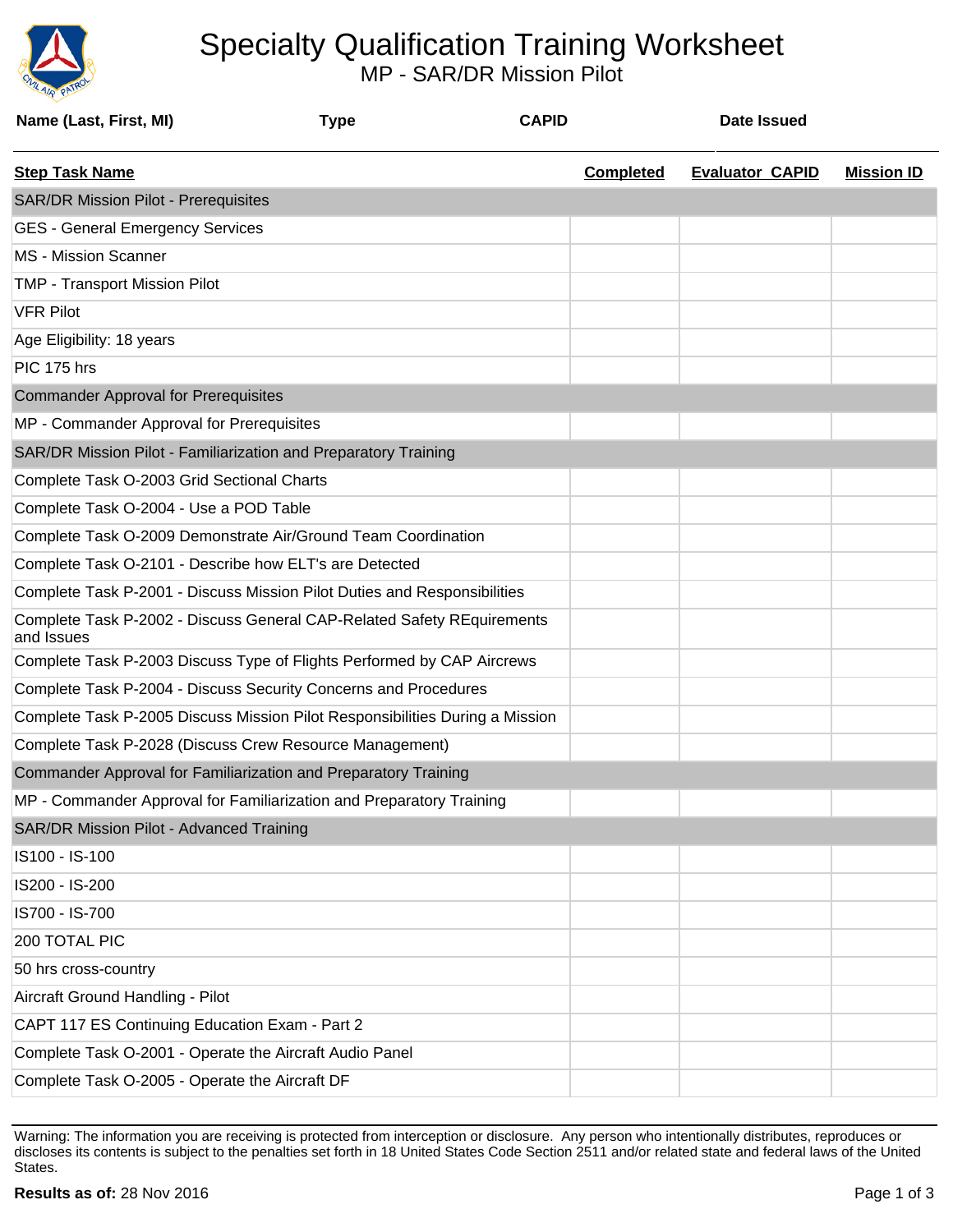

## Specialty Qualification Training Worksheet

MP - SAR/DR Mission Pilot

| Name (Last, First, MI)                        | <b>Type</b>                                                             | <b>CAPID</b> |                  | Date Issued            |                   |
|-----------------------------------------------|-------------------------------------------------------------------------|--------------|------------------|------------------------|-------------------|
| <b>Step Task Name</b>                         |                                                                         |              | <b>Completed</b> | <b>Evaluator CAPID</b> | <b>Mission ID</b> |
| Complete Task O-2006 - Perform ELT Searches   |                                                                         |              |                  |                        |                   |
|                                               | Complete Task O-2007 - Locate and Silence an ELT on the Ground          |              |                  |                        |                   |
|                                               | Complete Task O-2008 Complete a Mission Sortie                          |              |                  |                        |                   |
|                                               | Complete Task O-2102 - Demonstrate Planning and Flying a Route Search   |              |                  |                        |                   |
| Search                                        | Complete Task O-2103 - Demonstrate Planning and Flying a Parallel Track |              |                  |                        |                   |
| Search                                        | Complete Task O-2104 - Demonstrate Planning and Flying a Creeping Line  |              |                  |                        |                   |
| Search                                        | Complete Task O-2105 - Demonstrate Planning and Flying a Point Based    |              |                  |                        |                   |
|                                               | Complete Task O-2106 - Plan and Command a CAP Flight                    |              |                  |                        |                   |
|                                               | Complete Task O-2107 (Prepare for a Trip to a Remote Mission Base)      |              |                  |                        |                   |
| inspection.                                   | Complete Task P-2119 - Demonstrate how to complete a CAP aircraft       |              |                  |                        |                   |
| SAR/DR Mission Pilot - Advanced Training      |                                                                         |              |                  |                        |                   |
|                                               | <b>ICUT - Introductory Communications User Training</b>                 |              |                  |                        |                   |
| SAR/DR Mission Pilot - Exercise Participation |                                                                         |              |                  |                        |                   |
| SAR/DR Mission Pilot Trainee Exercise #1      |                                                                         |              |                  |                        |                   |
| SAR/DR Mission Pilot Trainee Exercise # 2     |                                                                         |              |                  |                        |                   |
| (CAPF91) Cap Mission Pilot Evaluation         |                                                                         |              |                  |                        |                   |
| Complete CAPF 91 Check Ride                   |                                                                         |              |                  |                        |                   |

Warning: The information you are receiving is protected from interception or disclosure. Any person who intentionally distributes, reproduces or discloses its contents is subject to the penalties set forth in 18 United States Code Section 2511 and/or related state and federal laws of the United States.